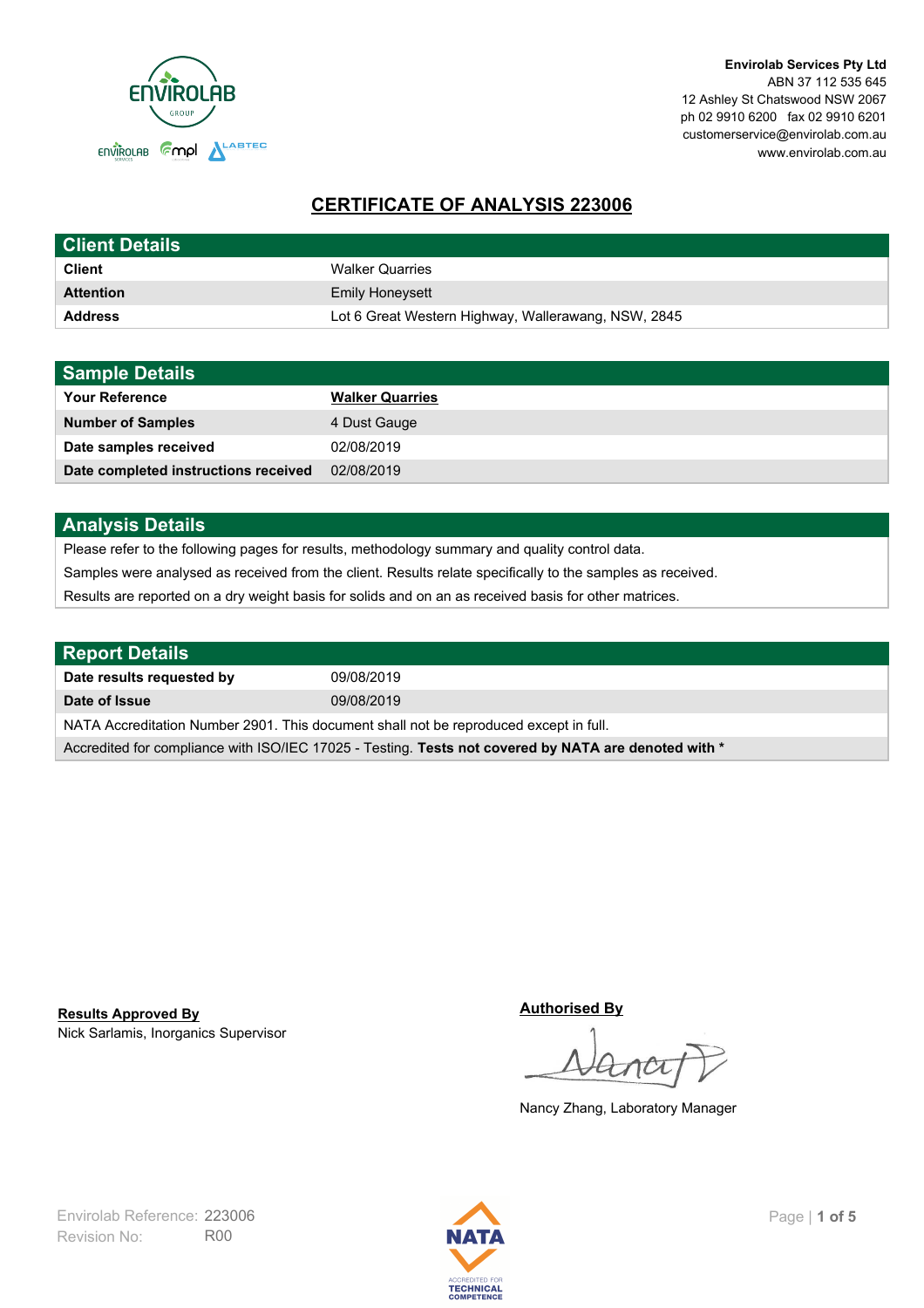#### **Client Reference: Walker Quarries**

| Dust Deposition AS 3580.10.1 |                          |                          |                          |                          |                          |
|------------------------------|--------------------------|--------------------------|--------------------------|--------------------------|--------------------------|
| <b>Our Reference</b>         |                          | 223006-1                 | 223006-2                 | 223006-3                 | 223006-4                 |
| <b>Your Reference</b>        | <b>UNITS</b>             | DG <sub>1</sub>          | DG <sub>2</sub>          | DG <sub>3</sub>          | DG4                      |
| Date Sampled                 |                          | $01/07/19 -$<br>01/08/19 | $01/07/19 -$<br>01/08/19 | $01/07/19 -$<br>01/08/19 | $01/07/19 -$<br>01/08/19 |
| Type of sample               |                          | <b>Dust Gauge</b>        | <b>Dust Gauge</b>        | <b>Dust Gauge</b>        | Dust Gauge               |
| Date Extracted               | $\overline{\phantom{a}}$ | 08/08/2019               | 08/08/2019               | 08/08/2019               | 08/08/2019               |
| Date analysed                | -                        | 08/08/2019               | 08/08/2019               | 08/08/2019               | 08/08/2019               |
| Dust Gauge Start Date        | --                       | 01/07/2019               | 01/07/2019               | 01/07/2019               | 01/07/2019               |
| Dust Gauge End Date          | $\overline{\phantom{a}}$ | 01/08/2019               | 01/08/2019               | 01/08/2019               | 01/08/2019               |
| Dust - No. of Days Collected | $\overline{\phantom{m}}$ | 32                       | 32                       | 32                       | 32                       |
| Insoluble Solids             | g/m <sup>2</sup> /month  | 0.6                      | 0.2                      | 0.3                      | 0.6                      |
| Combustible Matter           | g/m <sup>2</sup> /month  | 0.2                      | < 0.1                    | < 0.1                    | < 0.1                    |
| Ash                          | g/m <sup>2</sup> /month  | 0.4                      | 0.1                      | 0.2                      | 0.5                      |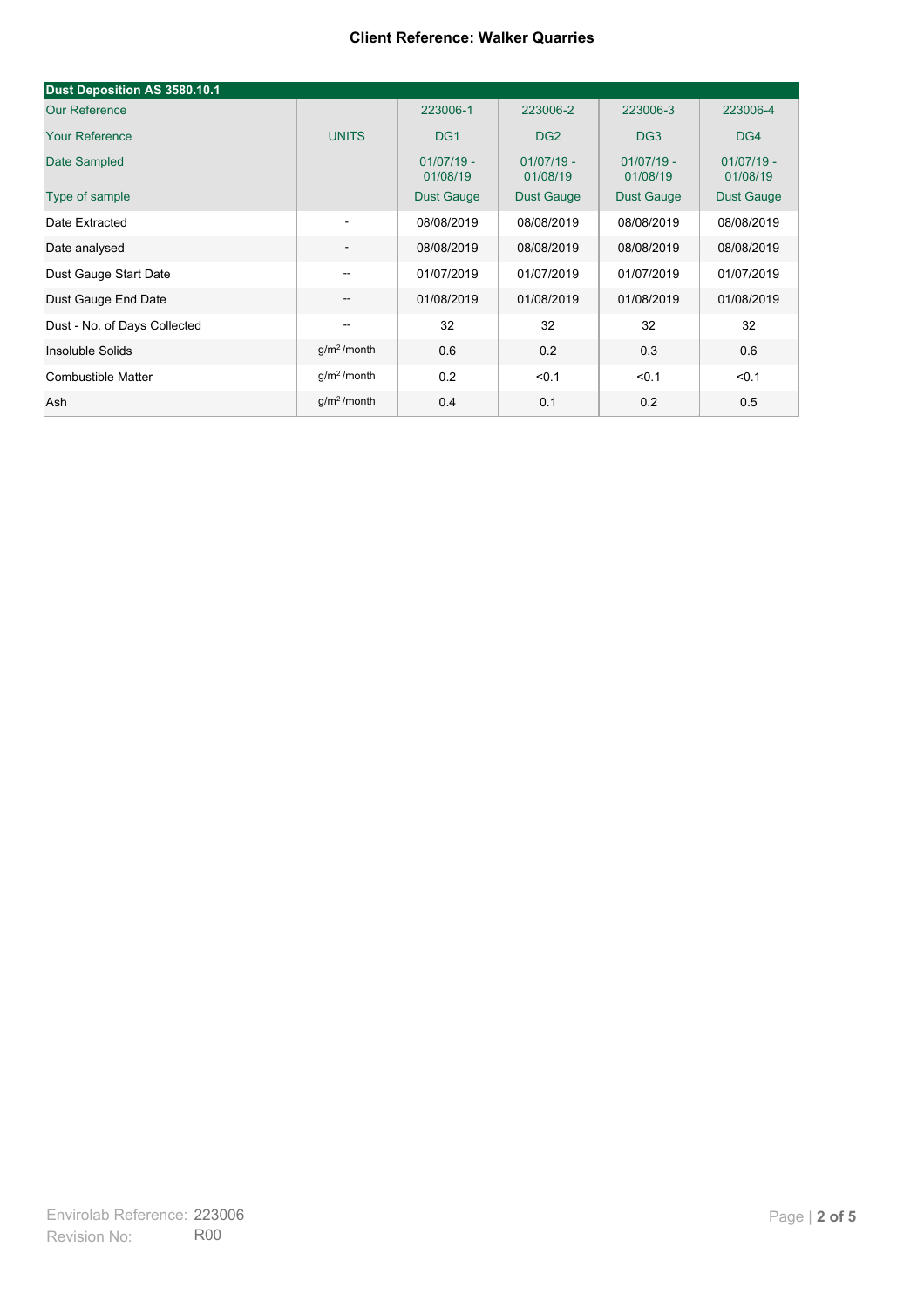### **Client Reference: Walker Quarries**

| <b>Method ID</b> | <b>Methodology Summary</b>                               |
|------------------|----------------------------------------------------------|
| AS 3580.10.1     | Analysis of dust gauges by AS 3580.10.1 (analysis only). |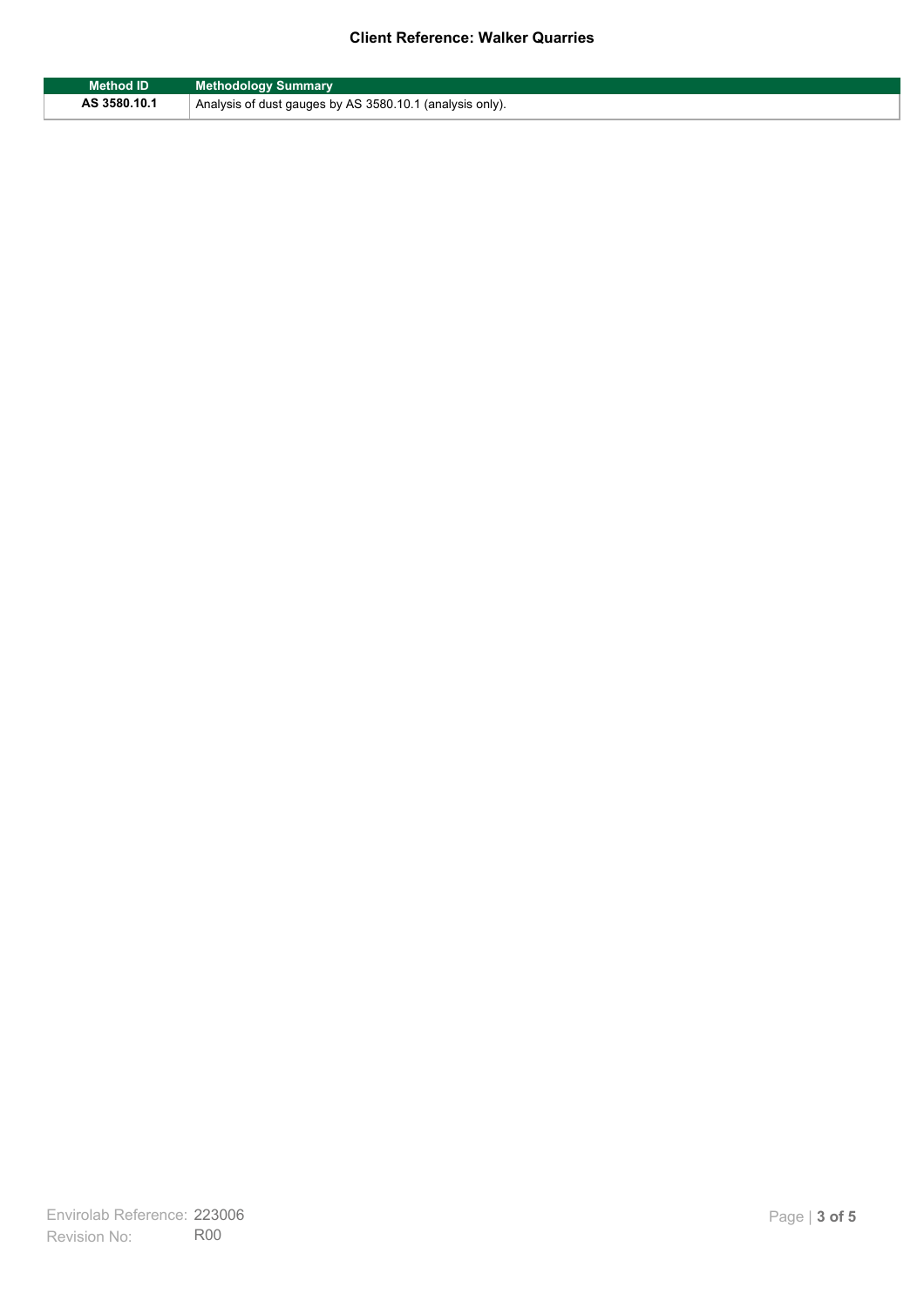#### **Client Reference: Walker Quarries**

| <b>Result Definitions</b> |                                                  |
|---------------------------|--------------------------------------------------|
| <b>NT</b>                 | Not tested                                       |
| <b>NA</b>                 | Test not required                                |
| <b>INS</b>                | Insufficient sample for this test                |
| <b>PQL</b>                | <b>Practical Quantitation Limit</b>              |
| $\prec$                   | Less than                                        |
| >                         | Greater than                                     |
| <b>RPD</b>                | <b>Relative Percent Difference</b>               |
| <b>LCS</b>                | <b>Laboratory Control Sample</b>                 |
| <b>NS</b>                 | Not specified                                    |
| <b>NEPM</b>               | <b>National Environmental Protection Measure</b> |
| <b>NR</b>                 | Not Reported                                     |

| <b>Quality Control Definitions</b>                                                                                                                                                                                                                      |                                                                                                                                                                                                                                        |
|---------------------------------------------------------------------------------------------------------------------------------------------------------------------------------------------------------------------------------------------------------|----------------------------------------------------------------------------------------------------------------------------------------------------------------------------------------------------------------------------------------|
| <b>Blank</b>                                                                                                                                                                                                                                            | This is the component of the analytical signal which is not derived from the sample but from reagents,<br>glassware etc, can be determined by processing solvents and reagents in exactly the same manner as for<br>samples.           |
| <b>Duplicate</b>                                                                                                                                                                                                                                        | This is the complete duplicate analysis of a sample from the process batch. If possible, the sample selected<br>should be one where the analyte concentration is easily measurable.                                                    |
| <b>Matrix Spike</b>                                                                                                                                                                                                                                     | A portion of the sample is spiked with a known concentration of target analyte. The purpose of the matrix spike<br>is to monitor the performance of the analytical method used and to determine whether matrix interferences<br>exist. |
| <b>LCS (Laboratory</b><br><b>Control Sample)</b>                                                                                                                                                                                                        | This comprises either a standard reference material or a control matrix (such as a blank sand or water) fortified<br>with analytes representative of the analyte class. It is simply a check sample.                                   |
| <b>Surrogate Spike</b>                                                                                                                                                                                                                                  | Surrogates are known additions to each sample, blank, matrix spike and LCS in a batch, of compounds which<br>are similar to the analyte of interest, however are not expected to be found in real samples.                             |
| Australian Drinking Water Guidelines recommend that Thermotolerant Coliform, Faecal Enterococci, & E.Coli levels are less than<br>1cfu/100mL. The recommended maximums are taken from "Australian Drinking Water Guidelines", published by NHMRC & ARMC |                                                                                                                                                                                                                                        |

2011.